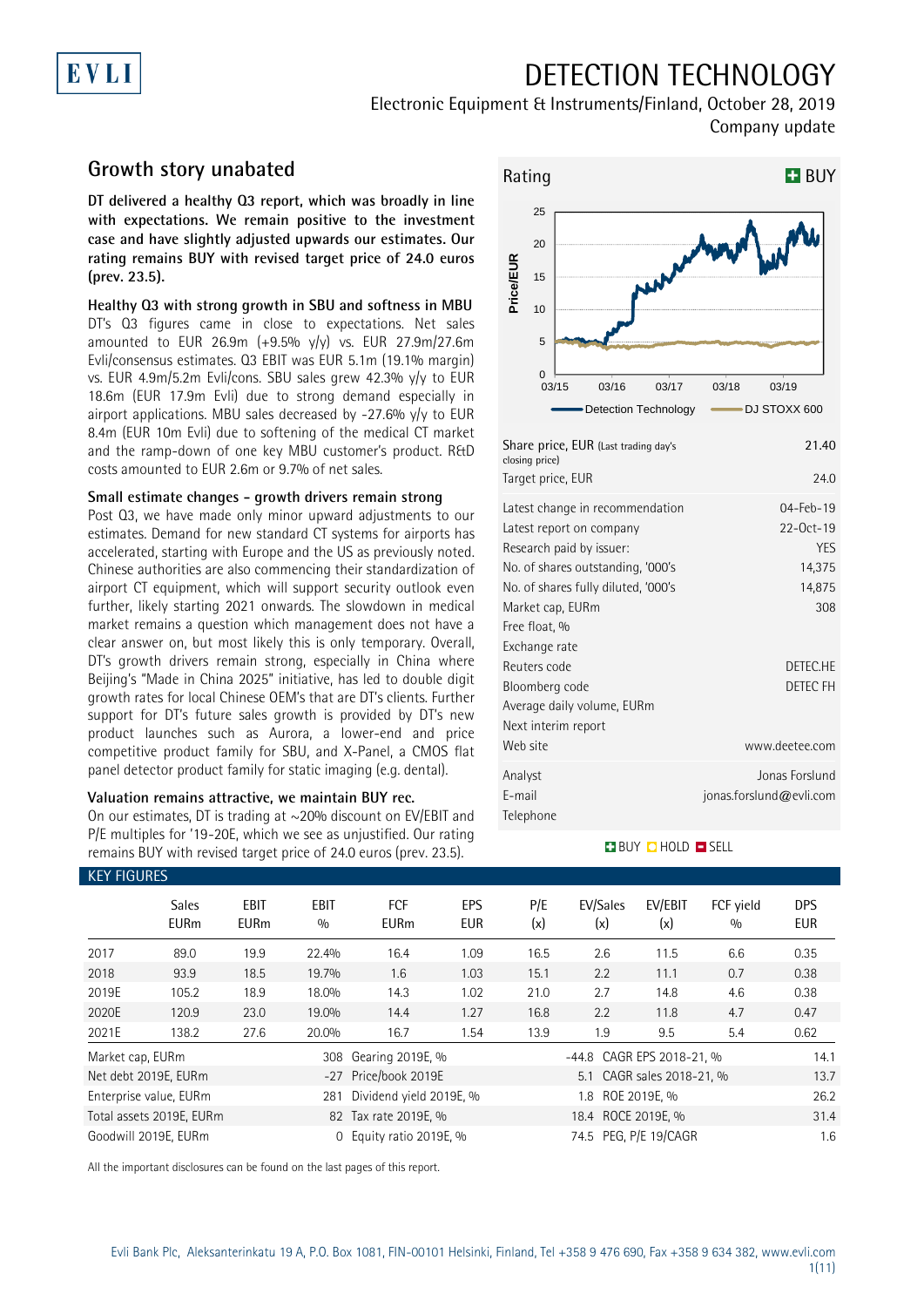Electronic Equipment & Instruments/Finland, October 28, 2019 Company update

Our rating remains BUY with revised target price of 24.0 euros (prev. 23.5)

New strategy affirms growth ambitions with expanded addressable market of EUR 3bn

### **Valuation remains attractive, we maintain BUY recommendation**

On our estimates, DT is trading at  $\sim$ 20% discount on EV/EBIT and P/E multiples for '19-20E, which we see as unjustified. Despite the short visibility, we see investment case attractive due to strong market drivers, especially in China, as well as DT's compelling strategy and execution capabilities, which should enable DT to grow faster than the market and maintain above target level margins. Due to its proximity to the fastest growing market China and current valuation, DT could be also become an acquisition target. Our target price translates into an EV/EBIT multiple of 16.8x and 13.4x on our '19E and '20E estimates, some 6-20% under our peer group median, i.e. still leaving upside potential should investment case materialize as expected. Our rating remains BUY with revised target price of 24.0 euros (prev. 23.5).

### **The strategy update in Q2 report affirmed that DT is committed to continue growth - no change to medium-term financial targets**

In conjunction with the Q2 result, DT announced its updated strategy until 2025. The company's new strategic target is to be the growth leader in digital x-ray imaging detector solutions and a significant player in other technologies and applications where the company sees good business opportunities. The company estimates that the market for digital x-ray imaging detector solutions will be around EUR 3 billion in 2025. DT's previous strategy until 2020 was based on being the leader in computed tomography and line-scan x-ray detectors and solutions. The total market, as per the company's previous strategy, is estimated to be around EUR 700 million in 2020. Given DT's current estimated 2019E sales of above 100 MEUR, it's fair to say that DT is a leader in the scope of the previous strategy. The new 2025 strategy's market scope is broader, with TAM estimated at EUR 3 billion in 2025. DT's medium-term financial targets remain unchanged; sales growth at least 15% per annum and operating margin at or above 15% in the medium term.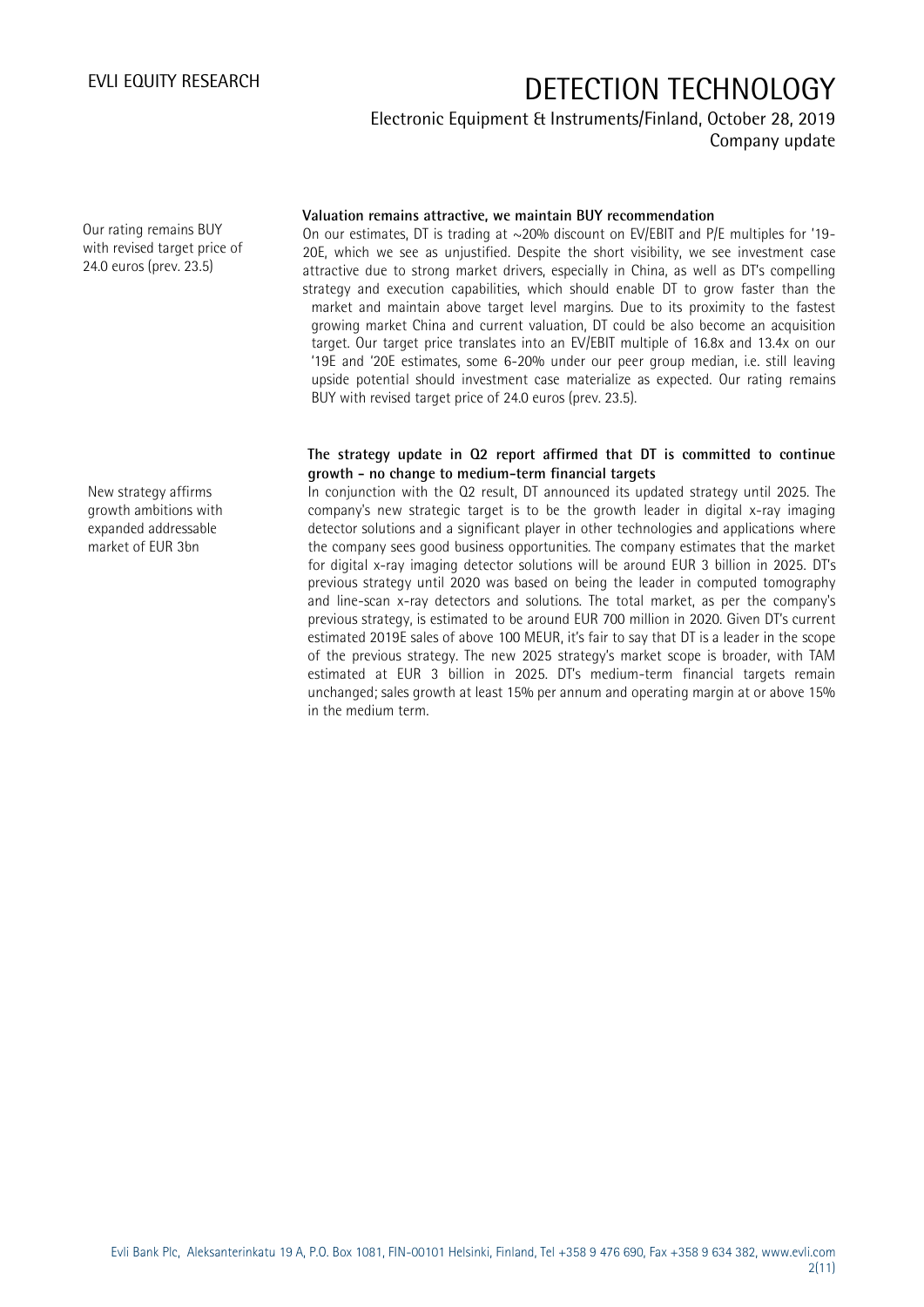### Electronic Equipment & Instruments/Finland, October 28, 2019 Company update

|                                  | Security   | <b>MCAP</b> | FBIT <sub>%</sub> | EBIT <sub>%</sub> | FBIT <sub>%</sub> | FBITDA % | EBITDA % | FBITDA % | ROCE <sub>%</sub> | ROCE <sub>%</sub> | ROCE <sub>%</sub> |
|----------------------------------|------------|-------------|-------------------|-------------------|-------------------|----------|----------|----------|-------------------|-------------------|-------------------|
| DETECTION TECHNOLOGY PEER GROUP  | identifier | <b>MEUR</b> | 19F               | 20F               | 21E               | 19F      | 20E      | 21E      | 19F               | 20F               | 21E               |
| First Sensor AG                  | SIS-DE     | 359         |                   |                   |                   |          |          |          |                   |                   |                   |
| Hamamatsu Photonics K.K.         | 6965-JP    | 5312        | 18                | 18                | 19                | 25       | 26       | 27       | 12                | 12                | 13                |
| OSI Systems, Inc.                | OSIS-US    | 1560        | 10                | 10                | 11                | 16       | 17       | 16       |                   |                   |                   |
| Varex Imaging Corporation        | VREX-US    | 991         | 10                | 10                | 13                | 15       | 16       | 19       | 9                 | 9                 | 11                |
| lams AG                          | AMS-CH     | 3439        | 18                | 20                | 22                | 30       | 31       | 32       | 10                | 12                | 12                |
| Analog Devices, Inc.             | ADI-US     | 35036       | 41                | 41                | 43                | 47       | 46       | 49       | 12                | 12                | 14                |
| Keysight Technologies Inc        | KEYS-US    | 17015       | 23                | 24                | 24                | 26       | 27       | 24       | 20                | 18                | 16                |
| Spectris plc                     | SXS-GB     | 3230        | 15                | 16                | 16                | 20       | 19       | 19       | 16                | 16                | 17                |
| Oxford Instruments plc           | OXIG-GB    | 855         | 15                | 16                | 16                | 19       | 19       | 19       |                   |                   |                   |
| Trimble Inc.                     | TRMB-US    | 8814        | 20                | 21                | 22                | 22       | 23       | 24       | 14                | 15                | 15                |
| Hexagon AB Class B               | HEXA.B-SE  | 16266       | 24                | 26                | 26                | 33       | 34       | 34       | 11                | 12                | 12                |
| Vaisala Oyi Class A              | VAIAS-FI   | 960         | 10                | 11                | 12                | 15       | 16       | 16       | 19                | 23                | 26                |
| Peer Group Average               |            | 7591        | 18                | 19                | 20                | 24       | 25       | 25       | 14                | 15                | 16                |
| Peer Group Median                |            | 3439        | 17                | 18                | 18                | 22       | 23       | 24       | 13                | 14                | 14                |
| Detection Technology (Evli est.) |            | 308         | 18                | 19                | 20                | 21       | 21       | 22       | 31                | 33                | 34                |

|                                  | Security   | <b>MCAP</b> | <b>ROE %</b> | <b>ROE %</b> | ROE % | DIV % | DIV % | DIV % | P/E    | P/E    | P/E      |
|----------------------------------|------------|-------------|--------------|--------------|-------|-------|-------|-------|--------|--------|----------|
| DETECTION TECHNOLOGY PEER GROUP  | identifier | <b>MEUR</b> | 19F          | 20E          | 21E   | 19E   | 20E   | 21E   | 19F    | 20E    | 21F      |
| <b>First Sensor AG</b>           | SIS-DE     | 359         |              |              |       |       |       |       |        |        |          |
| Hamamatsu Photonics K.K.         | 6965-JP    | 5312        | 10           | 10           | 10    | 1.0   | 1,0   | 1,1   | 32,7x  | 30,1x  | 27,3x    |
| OSI Systems, Inc.                | OSIS-US    | 1560        | 16           | 15           | 15    |       |       |       | 22,0x  | 20,2x  | 18,3x    |
| Varex Imaging Corporation        | VREX-US    | 991         | 11           | 12           | 13    |       |       |       | 22.4x  | 19.7x  | 16,4x    |
| ams AG                           | AMS-CH     | 3439        | 22           | 21           | 21    | 0.2   | 0,5   | 1,0   | 11,0x  | 9.1x   | 7,8x     |
| Analog Devices, Inc.             | ADI-US     | 35036       | 17           | 17           | 18    | 2.0   | 2,1   | 2,2   | 20,3x  | 19,9x  | 17,4x    |
| Keysight Technologies Inc        | KEYS-US    | 17015       | 32           | 27           | 26    | 0.0   | 0,0   | 0,0   | 22,0x  | 20.6x  | 18,5x    |
| National Instruments Corporation | NATI-US    | 4853        |              |              |       |       |       |       | 39,5x  | 34,7x  | 31,2x    |
| Spectris plc                     | SXS-GB     | 3230        | 16           | 16           | 16    | 2.7   | 2,9   | 3,0   | 14.4x  | 14,0x  | 13,3x    |
| Oxford Instruments pic           | OXIG-GB    | 855         | 18           | 17           | 16    | 1.1   | 1,2   | 1,3   | 18,9x  | 17,8x  | 16,7x    |
| Trimble Inc.                     | TRMB-US    | 8814        | 16           | 16           | 15    | 0.0   | 0,0   | 0,0   | 20,0x  | 17,8x  | 16,0x    |
| Hexagon AB Class B               | HEXA.B-SE  | 16266       | 14           | 14           | 14    | 1.4   | 1,5   | 1.7   | 21,1x  | 19,3x  | 17,8x    |
| Vaisala Ovi Class A              | VAIAS-FI   | 960         | 16           | 18           | 19    | 2,3   | 2,4   | 2,6   | 31,8x  | 27,2x  | 24,3x    |
| <b>Peer Group Average</b>        |            | 7591        | 17           | 17           | 17    | 1,2   | 1,3   | 1,4   | 23,0x  | 20,9x  | 18.7x    |
| Peer Group Median                |            | 3439        | 16           | 16           | 16    | 1,1   | 1,2   | 1,3   | 21.6x  | 19,8x  | 17.6x    |
| Detection Technology (Evli est.) |            | 308         | 26           | 27           | 27    | 1,8   | 2,2   | 2,9   | 21,0x  | 16,8x  | 13.9x    |
|                                  |            |             |              |              |       |       |       |       | $-3\%$ | $-15%$ | $-21.96$ |

|                                         | Security   | <b>MCAP</b> | EV/S | EV/S   | EV/S   | EV/EBITDA | EV/EBITDA | EV/EBITDA | EV/EBIT  | EV/EBIT  | EV/EBIT  |
|-----------------------------------------|------------|-------------|------|--------|--------|-----------|-----------|-----------|----------|----------|----------|
| DETECTION TECHNOLOGY PEER GROUP         | identifier | <b>MEUR</b> | 19E  | 20E    | 21E    | 19E       | 20E       | 21E       | 19E      | 20E      | 21E      |
| <b>First Sensor AG</b>                  | SIS-DE     | 359         |      |        |        |           |           |           |          |          |          |
| Hamamatsu Photonics K.K.                | 6965-JP    | 5312        | 4,2x | 3,9x   | 3,6x   | 16,5x     | 15,1x     | 13,8x     | 24,0x    | 21,6x    | 19,5x    |
| OSI Systems, Inc.                       | OSIS-US    | 1560        | 1,7x | 1,5x   | 1.4x   | 10,3x     | 9.1x      | 8,2x      | 17,4x    | 14,8x    | 12,4x    |
| Varex Imaging Corporation               | VREX-US    | 991         | 1,9x | 1,8x   | 1,6x   | 12,2x     | 10,8x     | 8,6x      | 19,1x    | 17,0x    | 12,1x    |
| lams AG                                 | AMS-CH     | 3439        | 2.4x | 2,0x   | 1,7x   | 8.1x      | 6.4x      | 5,3x      | 13,5x    | 9,8x     | 7,9x     |
| Analog Devices, Inc.                    | ADI-US     | 35036       | 7.3x | 7.1x   | 6,6x   | 15,5x     | 15,3x     | 13,5x     | 17,9x    | 17,4x    | 15,4x    |
| Keysight Technologies Inc               | KEYS-US    | 17015       | 4.6x | 4,2x   | 4.0x   | 17,4x     | 15,4x     | 16,2x     | 19,7x    | 17,7x    | 16,6x    |
| Spectris plc                            | SXS-GB     | 3230        | 1,8x | 1,7x   | 1,6x   | 9.1x      | 9,1x      | 8,6x      | 11,9x    | 11,1x    | 10,3x    |
| Oxford Instruments plc                  | OXIG-GB    | 855         | 2.1x | 2.0x   | 1,9x   | 11,3x     | 10,7x     | 10,0x     | 13,9x    | 12,9x    | 12,0x    |
| Trimble Inc.                            | TRMB-US    | 8814        | 3.4x | 3,1x   | 2.7x   | 15,2x     | 13,5x     | 11,5x     | 16,9x    | 14,6x    | 12,5x    |
| <b>Hexagon AB Class B</b>               | HEXA.B-SE  | 16266       | 4.6x | 4.3x   | 3,9x   | 14,0x     | 12,6x     | 11,4x     | 18,8x    | 16,6x    | 14,8x    |
| Vaisala Oyj Class A                     | VAIAS-FI   | 960         | 2.4x | 2,3x   | 2.2x   | 16,6x     | 14,5x     | 13,3x     | 24.9x    | 20,9x    | 18,5x    |
| Peer Group Average                      |            | 7591        | 3,3x | 3.1x   | 2.8x   | 13,3x     | 12,0x     | 11.0x     | 18,0x    | 15.9x    | 13.8x    |
| Peer Group Median                       |            | 3439        | 2.4x | 2,3x   | 2,2x   | 14,0x     | 12,6x     | 11.4x     | 17,9x    | 16,6x    | 12.5x    |
| Detection Technology (Evli est.)        |            | 308         | 2.7x | 2,2x   | 1.9x   | 12,8x     | 10,6x     | 8,6x      | 14,8x    | 11.8x    | 9,5x     |
| Premium/discount relative to peer group |            |             | 10 % | $-2\%$ | $-12%$ | -9 %      | $-15%$    | $-25.96$  | $-17.96$ | $-29.96$ | $-24.96$ |

Premium/discount relative to peer group median

Source: Factset, Evli Research

|                                         |            |             | Sales    | Sales | Sales             | Net debt / | Net debt / | Net debt / | Equity  | Equity  | Equity  |
|-----------------------------------------|------------|-------------|----------|-------|-------------------|------------|------------|------------|---------|---------|---------|
|                                         | Security   | <b>MCAP</b> | arowth % |       | growth % growth % | EBITDA     | EBITDA     | EBITDA     | ratio % | ratio % | ratio % |
| DETECTION TECHNOLOGY PEER GROUP         | identifier | <b>MEUR</b> | 19E      | 20E   | 21E               | 19E        | 20E        | 21E        | 19F     | 20E     | 21E     |
| <b>IFirst Sensor AG</b>                 | SIS-DE     | 359         |          |       |                   |            |            |            |         |         |         |
| Hamamatsu Photonics K.K.                | 6965-JP    | 5312        | 11,4     | 5,4   | 6,5               | $-1,9x$    | $-1,9x$    | $-2,0x$    | 78,6    | 79,0    | 79,3    |
| OSI Systems, Inc.                       | OSIS-US    | 1560        | 23,0     | 5,6   | 0,0               | 1,3x       | 0,8x       | 0,2x       |         |         |         |
| Varex Imaging Corporation               | VREX-US    | 991         | 12,1     | 3,2   | 3,3               | 3,0x       | 2.4x       | 1,5x       | 42,3    | 44,5    | 47,8    |
| ams AG                                  | AMS-CH     | 3439        | 80,3     | 14,8  | 8,2               | 1,7x       | 1,1x       | 0,5x       | 39,4    | 43,4    | 47,3    |
| Analog Devices, Inc.                    | ADI-US     | 35036       | 15,5     | 1,1   | 7,9               | 1,7x       | 1,5x       | 1,3x       | 55,0    | 56,7    | 57,1    |
| Keysight Technologies Inc               | KEYS-US    | 17015       | 31,9     | 5,5   | 7,1               | 0.7x       | 0.1x       | 0,2x       | 47,6    | 51,7    | 54,6    |
| <b>National Instruments Corporation</b> | NATI-US    | 4853        | 4,8      | 4,9   | 0,0               |            |            |            | 72,7    | 73,9    | 71,2    |
| Spectris plc                            | SXS-GB     | 3230        | 8,4      | 0,0   | 2,8               | 0,6x       | 0.3x       | 0,0x       | 59,4    | 63,1    | 69,7    |
| Oxford Instruments pic                  | OXIG-GB    | 855         | 15,7     | 4,3   | 3,5               | $-0,2x$    | $-0,3x$    | $-0.4x$    |         |         |         |
| Trimble Inc.                            | TRMB-US    | 8814        | 23,7     | 6,2   | 6,8               | 2,0x       | 1,2x       | 0.4x       | 49.7    | 53,2    | 55,5    |
| Hexagon AB Class B                      | HEXA.B-SE  | 16266       | 14,1     | 4,7   | 5,3               | 1.4x       | 0.9x       | 0,5x       | 56,5    | 58,4    | 60,6    |
| Vaisala Oyj Class A                     | VAIAS-FI   | 960         | 19,1     | 4,4   | 4,4               | $-0,3x$    | $-0,4x$    | $-0,6x$    | 52,4    | 53,7    | 54,9    |
| <b>Peer Group Average</b>               |            | 7591        | 21,7     | 5.0   | 5.6               | 0.9x       | 0.5x       | 0.2x       | 55.4    | 57.8    | 59,8    |
| Peer Group Median                       |            | 3439        | 15,6     | 4,8   | 5,9               | 1,3x       | 0,8x       | 0,2x       | 53.7    | 55.2    | 56,3    |
| Detection Technology (Evli est.)        |            | 308         | 12.0     | 14.9  | 14,3              | $-1,2x$    | -1,4x      | $-1,5x$    | 74.5    | 79.5    | 80,4    |

Source: Factset, Evli Research 2019 Control of the Source: Factset, Evil Research Updated on October 25th, 2019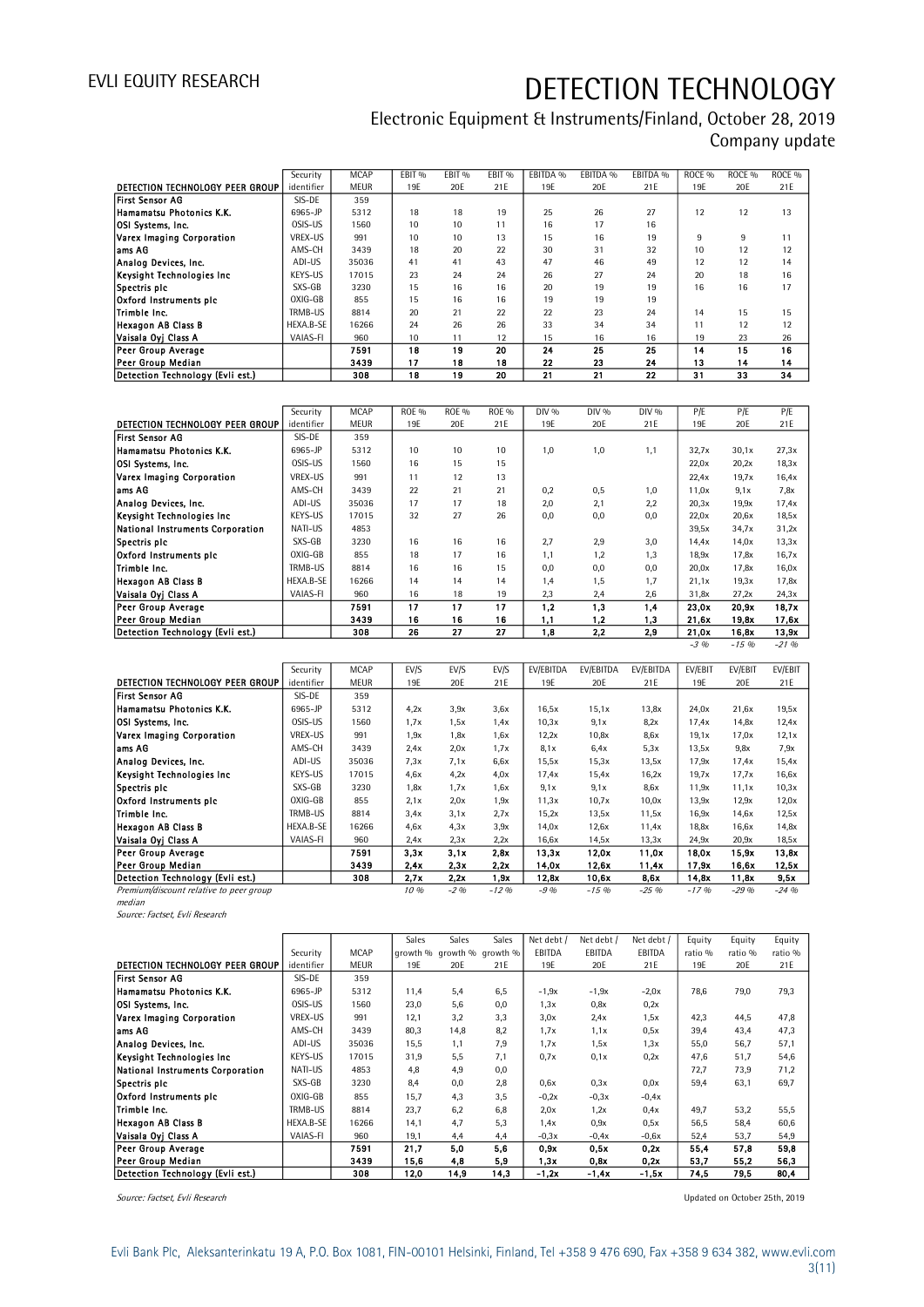## Electronic Equipment & Instruments/Finland, October 28, 2019 Company update

| 201903<br>26.9<br>5.7<br>21.3<br>5.1<br>19.1<br>$-0.1$<br>5.0<br>$-1.0$<br>20.0<br>4.0<br>0.28<br>0.27 | 2019Q4E<br>27.7<br>6.2<br>22.4<br>5.1<br>18.5<br>$-0.1$<br>5.0<br>$-1.0$<br>20.1<br>4.0<br>0.28 | 2019E<br>105.2<br>21.9<br>20.8<br>18.9<br>18.0<br>$-1.0$<br>18.0<br>$-3.3$<br>18.4<br>14.7<br>1.02 | 2020E<br>120.9<br>25.5<br>21.1<br>23.0<br>19.0<br>$-0.1$<br>22.8<br>$-4.6$<br>20.0<br>18.3<br>1.27 | 2021E<br>138.2<br>30.4<br>22.0<br>27.6<br>20.0<br>0.0<br>27.6<br>$-5.5$<br>20.0<br>22.1<br>1.54 |
|--------------------------------------------------------------------------------------------------------|-------------------------------------------------------------------------------------------------|----------------------------------------------------------------------------------------------------|----------------------------------------------------------------------------------------------------|-------------------------------------------------------------------------------------------------|
|                                                                                                        |                                                                                                 |                                                                                                    |                                                                                                    |                                                                                                 |
|                                                                                                        |                                                                                                 |                                                                                                    |                                                                                                    |                                                                                                 |
|                                                                                                        |                                                                                                 |                                                                                                    |                                                                                                    |                                                                                                 |
|                                                                                                        |                                                                                                 |                                                                                                    |                                                                                                    |                                                                                                 |
|                                                                                                        |                                                                                                 |                                                                                                    |                                                                                                    |                                                                                                 |
|                                                                                                        |                                                                                                 |                                                                                                    |                                                                                                    |                                                                                                 |
|                                                                                                        |                                                                                                 |                                                                                                    |                                                                                                    |                                                                                                 |
|                                                                                                        |                                                                                                 |                                                                                                    |                                                                                                    |                                                                                                 |
|                                                                                                        |                                                                                                 |                                                                                                    |                                                                                                    |                                                                                                 |
|                                                                                                        |                                                                                                 |                                                                                                    |                                                                                                    |                                                                                                 |
|                                                                                                        |                                                                                                 |                                                                                                    |                                                                                                    |                                                                                                 |
|                                                                                                        |                                                                                                 |                                                                                                    |                                                                                                    |                                                                                                 |
|                                                                                                        | 0.27                                                                                            | 0.99                                                                                               | 1.23                                                                                               | 1.49                                                                                            |
| 0.00                                                                                                   | 0.00                                                                                            | 0.38                                                                                               | 0.47                                                                                               | 0.62                                                                                            |
|                                                                                                        |                                                                                                 |                                                                                                    |                                                                                                    |                                                                                                 |
| 8.4                                                                                                    | 8.7                                                                                             | 33.8                                                                                               | 38.9                                                                                               | 44.7                                                                                            |
| 18.6                                                                                                   | 19.0                                                                                            | 71.5                                                                                               | 82.0                                                                                               | 93.5                                                                                            |
| 26.9                                                                                                   | 27.7                                                                                            | 105.2                                                                                              | 120.9                                                                                              | 138.2                                                                                           |
|                                                                                                        |                                                                                                 |                                                                                                    |                                                                                                    |                                                                                                 |
|                                                                                                        |                                                                                                 | $-11.9$                                                                                            | 15.3                                                                                               | 14.9                                                                                            |
|                                                                                                        |                                                                                                 | 28.5                                                                                               | 14.8                                                                                               | 14.0                                                                                            |
|                                                                                                        |                                                                                                 | 12.0                                                                                               | 14.9                                                                                               | 14.3                                                                                            |
|                                                                                                        |                                                                                                 |                                                                                                    |                                                                                                    |                                                                                                 |
| 5.1                                                                                                    | 5.1                                                                                             | 18.9                                                                                               | 23.0                                                                                               | 27.6                                                                                            |
|                                                                                                        |                                                                                                 |                                                                                                    |                                                                                                    |                                                                                                 |
|                                                                                                        |                                                                                                 | 18.0                                                                                               | 19.0                                                                                               | 20.0                                                                                            |
|                                                                                                        |                                                                                                 | $-27.4$<br>41.6<br>9.3<br>19.1                                                                     | $-13.9$<br>22.6<br>8.2<br>18.5                                                                     |                                                                                                 |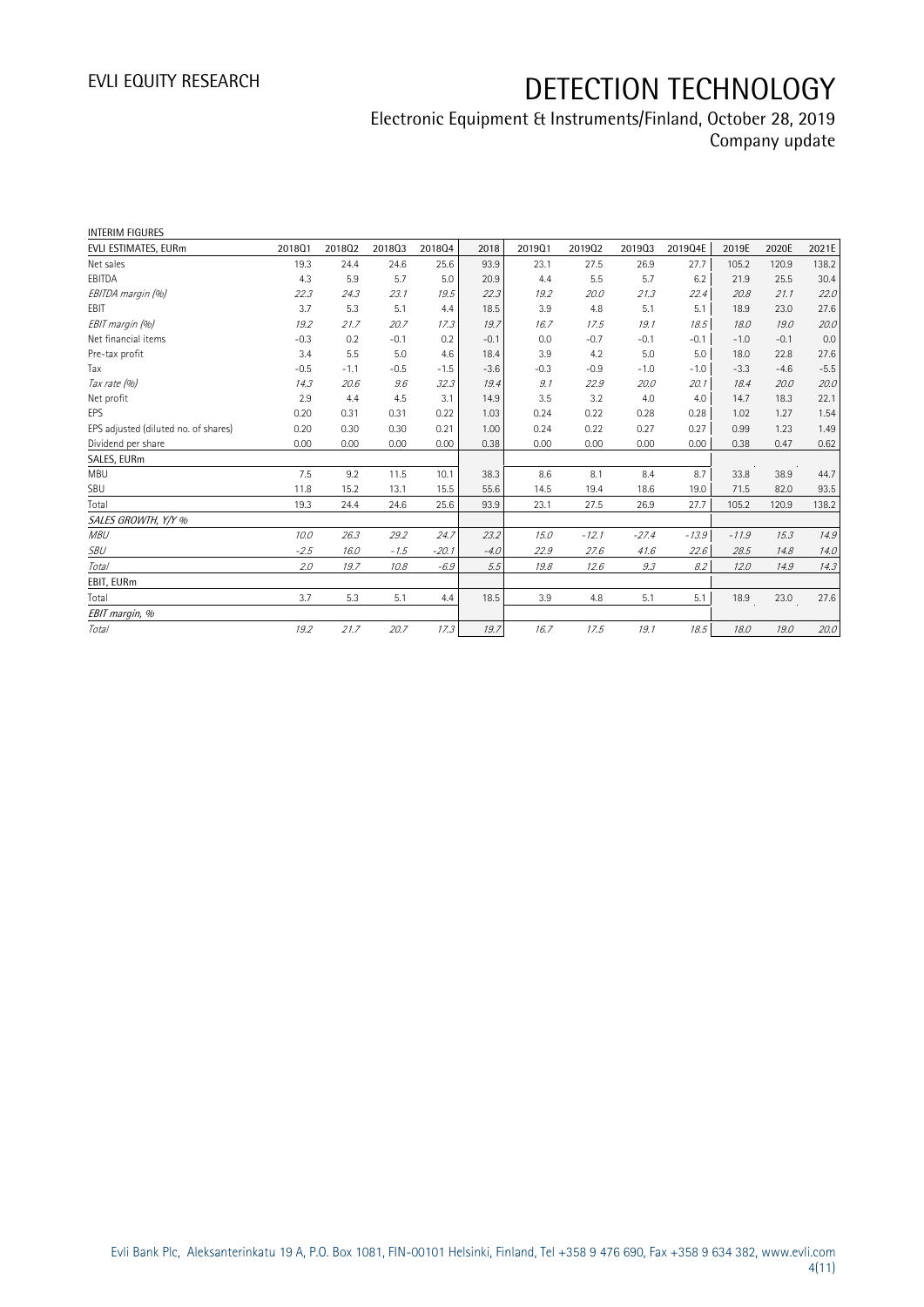## Electronic Equipment & Instruments/Finland, October 28, 2019 Company update

| INCOME STATEMENT, EURm                   | 2014                | 2015           | 2016                | 2017         | 2018                | 2019E               | 2020E       | 2021E          |
|------------------------------------------|---------------------|----------------|---------------------|--------------|---------------------|---------------------|-------------|----------------|
| Sales                                    | 33.1                | 42.8           | 75.5                | 89.0         | 93.9                | 105.2               | 120.9       | 138.2          |
| Sales growth (%)                         | 8.9                 | 29.2           | 76.5                | 17.9         | 5.5                 | 12.0                | 14.9        | 14.3           |
| EBITDA                                   | 4.8                 | 5.8            | 17.3                | 22.1         | 20.9                | 21.9                | 25.5        | 30.4           |
| EBITDA margin (%)                        | 14.6                | 13.4           | 22.9                | 24.9         | 22.3                | 20.8                | 21.1        | 22.0           |
| Depreciation                             | $-0.7$              | $-1.3$         | $-2.5$              | $-2.2$       | $-2.4$              | $-2.9$              | $-2.5$      | $-2.8$         |
| EBITA                                    | 4.1                 | 4.5            | 14.8                | 19.9         | 18.5                | 18.9                | 23.0        | 27.6           |
| Goodwill amortization / writedown        | 0.0                 | 0.0            | 0.0                 | 0.0          | 0.0                 | 0.0                 | 0.0         | 0.0            |
| EBIT                                     | 4.1                 | 4.5            | 14.8                | 19.9         | 18.5                | 18.9                | 23.0        | 27.6           |
| EBIT margin (%)                          | 12.4                | 10.5           | 19.6                | 22.4         | 19.7                | 18.0                | 19.0        | 20.0           |
| Reported EBIT                            | 3.1                 | 3.4            | 14.8                | 19.9         | 18.5                | 18.9                | 23.0        | 27.6           |
| EBIT margin (reported) (%)               | 9.4                 | 8.0            | 19.6                | 22.4         | 19.7                | 18.0                | 19.0        | 20.0           |
| Net financials                           | $-0.3$              | $-2.4$         | $-0.7$              | $-0.5$       | $-0.1$              | $-1.0$              | $-0.1$      | 0.0            |
| Pre-tax profit                           | 3.8                 | 2.1            | 14.1                | 19.4         | 18.4                | 18.0                | 22.8        | 27.6           |
| Taxes                                    | 0.0                 | $-0.1$         | $-3.2$              | $-4.2$       | $-3.6$              | $-3.3$              | $-4.6$      | $-5.5$         |
| Minority shares                          | 0.0                 | 0.0            | 0.0                 | 0.0          | 0.0                 | 0.0                 | 0.0         | 0.0            |
| Net profit                               | 2.8                 | 0.9            | 10.9                | 15.2         | 14.9                | 14.7                | 18.3        | 22.1           |
| Cash NRIs                                | $-1.0$              | $-1.1$         | 0.0                 | 0.0          | 0.0                 | 0.0                 | 0.0         | 0.0            |
| Non-cash NRIs                            | 0.0                 | 0.0            | 0.0                 | 0.0          | 0.0                 | 0.0                 | 0.0         | $0.0\,$        |
| <b>BALANCE SHEET, EURm</b>               |                     |                |                     |              |                     |                     |             |                |
| Assets                                   |                     |                |                     |              |                     |                     |             |                |
| Fixed assets                             | $\overline{4}$      | $\overline{7}$ | 6                   | 6            | 9                   | 11                  | 11          | 12             |
| Goodwill                                 | $\mathsf{O}\xspace$ | $\mathbf 0$    | $\overline{0}$      | $\mathbf 0$  | $\mathbf 0$         | $\mathsf{O}\xspace$ | $\mathbf 0$ | $\mathbf 0$    |
| Right of use assets                      | $\mathsf{O}\xspace$ | $\mathbf 0$    | $\mathbf 0$         | 0            | $\mathbf 0$         | $\mathsf{O}\xspace$ | $\mathbf 0$ | $\mathbf 0$    |
| Inventory                                | $\,6$               | $\overline{7}$ | 11                  | 9            | 13                  | 15                  | 17          | 19             |
| Receivables                              | $\overline{7}$      | 14             | 22                  | 21           | 27                  | 25                  | 29          | 33             |
| Liquid funds                             | 3                   | $\overline{7}$ | 16                  | 27           | 22                  | 32                  | 36          | 46             |
| Total assets                             | 20                  | 35             | 54                  | 62           | 71                  | 82                  | 93          | 111            |
| Liabilities                              |                     |                |                     |              |                     |                     |             |                |
| Shareholder's equity                     | $\mathbf{1}$        | 21             | 31                  | 42           | 51                  | 61                  | 73          | 89             |
| Minority interest                        | $\mathsf{O}\xspace$ | $\mathbf 0$    | 0                   | 0            | $\mathbf 0$         | $\mathsf{O}\xspace$ | $\mathbf 0$ | $\mathbf 0$    |
| Convertibles                             | $\mathsf{O}\xspace$ | $\mathbf 0$    | $\mathsf{O}\xspace$ | $\mathbf 0$  | $\mathsf{O}\xspace$ | $\mathsf{O}\xspace$ | $\mathbf 0$ | $\mathbf 0$    |
| Lease liabilities                        | $\mathsf{O}\xspace$ | $\mathbf 0$    | $\mathbf 0$         | 0            | $\mathbf 0$         | $\mathsf{O}\xspace$ | $\mathbf 0$ | $\mathbf 0$    |
| Deferred taxes                           | $\mathbf 0$         | $\overline{0}$ | $\overline{0}$      | $\mathbf 0$  | $\overline{0}$      | $\mathbf 0$         | $\mathbf 0$ | $\overline{0}$ |
| Interest bearing debt                    | 11                  | $\mathbf{1}$   | $\overline{7}$      | 5            | $\overline{4}$      | $\overline{4}$      | $\mathbf 0$ | $\mathbf 0$    |
| Non-interest bearing current liabilities | 7                   | 11             | 14                  | 15           | 15                  | 17                  | 19          | 22             |
| Other interest-free debt                 | $\mathbf{1}$        | $\overline{2}$ | 3                   | $\mathbf{1}$ | $\mathsf{O}\xspace$ | $\mathsf{O}\xspace$ | $\mathbf 0$ | $\mathbf 0$    |
| Total liabilities                        | 20                  | 35             | 54                  | 62           | 71                  | 82                  | 93          | 111            |
| CASH FLOW, EURm                          |                     |                |                     |              |                     |                     |             |                |
| + EBITDA                                 | $\mathsf S$         | $\,6\,$        | 17                  | 22           | 21                  | 22                  | 26          | 30             |
| - Net financial items                    | $-1$                | $\overline{4}$ | 8                   | 11           | $\mathbf 0$         | $-1$                | $\mathbf 0$ | $\mathbf 0$    |
| - Taxes                                  | $\mathbf 0$         | $\mathbf 0$    | $-1$                | $-3$         | $-4$                | $-3$                | $-5$        | $-6$           |
| - Increase in Net Working Capital        | $\mathsf{O}\xspace$ | $-2$           | $-11$               | $\mathbf{1}$ | $-10$               | $\mathbf{1}$        | $-3$        | $-4$           |
| $+/-$ Other                              | $-1$                | -8             | -9                  | $-12$        | $\mathbf 0$         | $\mathsf{O}\xspace$ | $\bf 0$     | $\mathbf 0$    |
| $=$ Cash flow from operations            | 3                   | $\mathbf 0$    | 5                   | 18           | $\overline{7}$      | 19                  | 17          | 21             |
| - Capex                                  | $-1$                | $-5$           | $-2$                | $-2$         | $-5$                | $-5$                | $-3$        | $-4$           |
| - Acquisitions                           | $\mathbf 0$         | $\mathbf 0$    | $\mathbf{0}$        | $\mathbf 0$  | $\boldsymbol{0}$    | $\mathbf 0$         | $\mathbf 0$ | $\mathbf 0$    |
| + Divestments                            | $\mathsf{O}\xspace$ | $\mathbf 0$    | $\mathbf 0$         | $\mathbf 0$  | $\mathsf{O}\xspace$ | $\mathsf{O}\xspace$ | $\mathbf 0$ | $\mathbf 0$    |
| = Free cash flow                         | $\mathbf{1}$        | $-4$           | 3                   | 16           | $\sqrt{2}$          | 14                  | 14          | 17             |
| +/- New issues/buybacks                  | $\overline{0}$      | 19             | $\overline{0}$      | $-1$         | $\mathbf 0$         | $\mathsf{O}\xspace$ | $\mathbf 0$ | $\mathbf 0$    |
| - Paid dividend                          | $\mathsf{O}\xspace$ | $\mathbf 0$    | $-1$                | $-3$         | $-5$                | $-5$                | -5          | $-7$           |
| $+/-$ Other                              | $-3$                | $-10$          | 6                   | $-1$         | $-1$                | $\mathsf{O}\xspace$ | $-4$        | $\mathbf 0$    |
| Change in cash                           | $-1$                | $\overline{4}$ | 8                   | 11           | $-4$                | 9                   | 5           | 10             |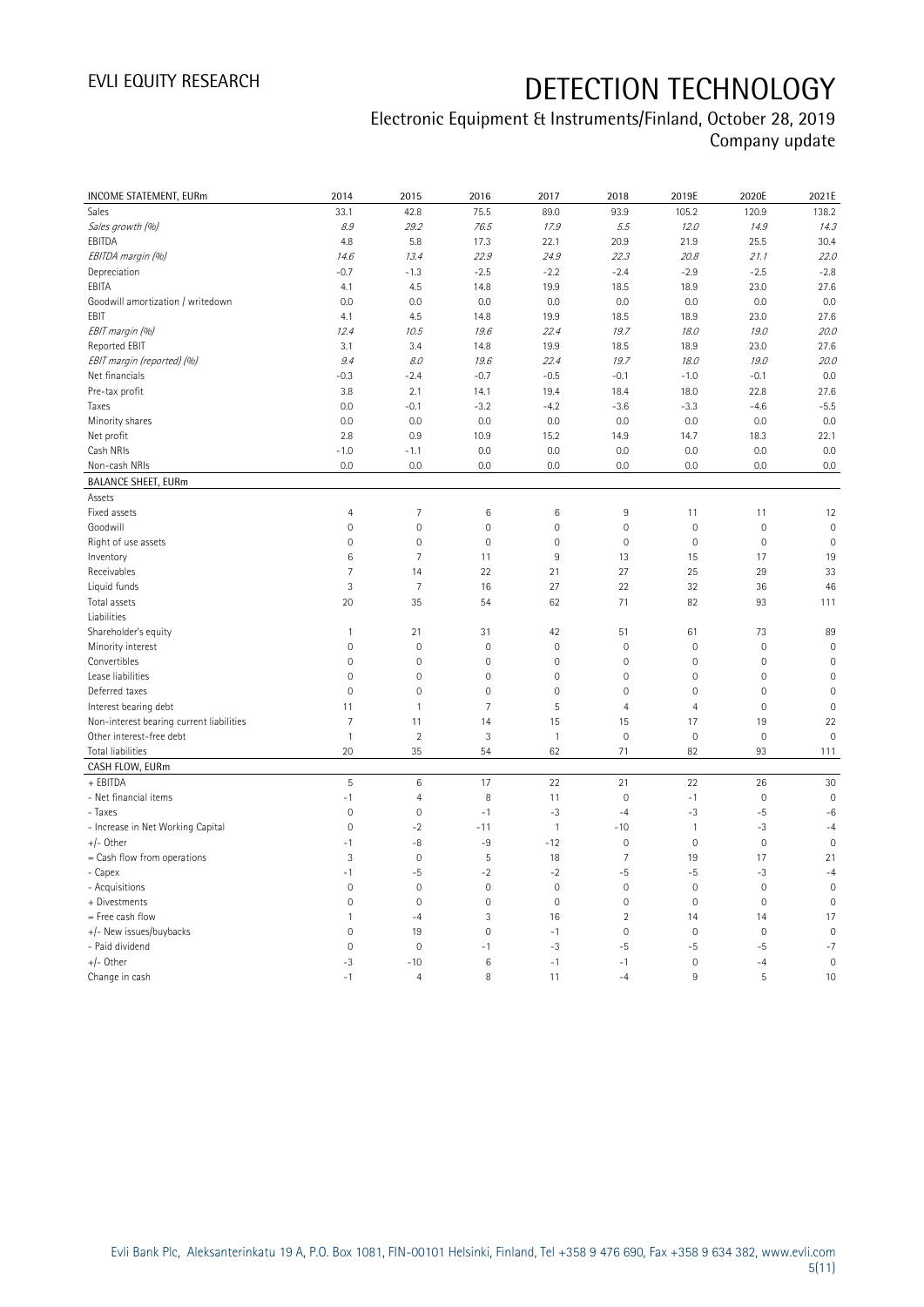## Electronic Equipment & Instruments/Finland, October 28, 2019 Company update

| <b>KEY FIGURES</b>                             | 2015            | 2016            | 2017            | 2018            | 2019E           | 2020E           | 2021E           |
|------------------------------------------------|-----------------|-----------------|-----------------|-----------------|-----------------|-----------------|-----------------|
| M-cap                                          | 63              | 188             | 250             | 224             | 308             | 308             | 308             |
| Net debt (excl. convertibles)                  | $-6$            | $-9$            | $-22$           | $-18$           | $-27$           | $-36$           | $-46$           |
| Enterprise value                               | 57              | 179             | 228             | 206             | 281             | 272             | 262             |
| Sales                                          | 43              | 76              | 89              | 94              | 105             | 121             | 138             |
| EBITDA                                         | 6               | 17              | 22              | 21              | 22              | 26              | 30              |
| EBIT                                           | 5               | 15              | 20              | 19              | 19              | 23              | 28              |
| Pre-tax                                        | $\overline{2}$  | 14              | 19              | 18              | 18              | 23              | 28              |
| Earnings                                       | $\overline{2}$  | 11              | 15              | 15              | 15              | 18              | 22              |
| Equity book value (excl. minorities)           | 21              | 31              | 42              | 51              | 61              | 73              | 89              |
| Valuation multiples                            |                 |                 |                 |                 |                 |                 |                 |
| EV/sales                                       | 1.3             | 2.4             | 2.6             | 2.2             | 2.7             | 2.2             | 1.9             |
| EV/EBITDA                                      | 9.9             | 10.3            | 10.3            | 9.8             | 12.8            | 10.6            | 8.6             |
| EV/EBITA                                       | 12.7            | 12.1            | 11.5            | 11.1            | 14.8            | 11.8            | 9.5             |
| EV/EBIT                                        | 12.7            | 12.1            | 11.5            | 11.1            | 14.8            | 11.8            | 9.5             |
| EV/OCF                                         | 150.8           | 36.6            | 12.5            | 29.8            | 14.8            | 15.7            | 12.4            |
| EV/FCFF                                        | $-15.0$         | 48.3            | 13.6            | 121.2           | 18.6            | 18.7            | 15.6            |
| P/FCFE                                         | $-14.5$         | 57.3            | 15.3            | 136.9           | 21.5            | 21.3            | 18.4            |
| P/E                                            | 14.2            | 17.2            | 16.5            | 15.1            | 21.0            | 16.8            | 13.9            |
| P/B                                            | 3.0             | 6.1             | 6.0             | 4.4             | 5.1             | 4.2             | 3.5             |
| Target EV/EBITDA                               | O.O             | 0.0             | 0.0             | 0.0             | 14.5            | 12.1            | 9.8             |
| Target EV/EBIT                                 | O.O             | 0.0             | 0.0             | 0.0             | 16.8            | 13.4            | 10.8            |
| Target EV/FCF                                  | O.O             | 0.0             | 0.0             | $O.O$           | 22.2            | 21.4            | 17.9            |
| Target P/B                                     | $O.O$           | $O.O$           | 0.0             | $O.O$           | 5.7             | 4.7             | 3.9             |
| Target P/E                                     | $0.0$           | 0.0             | 0.0             | $O.O$           | 24.3            | 19.5            | 16.1            |
| Per share measures                             |                 |                 |                 |                 |                 |                 |                 |
|                                                |                 |                 |                 |                 |                 |                 |                 |
|                                                |                 |                 |                 |                 |                 |                 |                 |
| Number of shares                               | 12,951          | 13,426          | 13,901          | 14,375          | 14,375          | 14,375          | 14,375          |
| Number of shares (diluted)                     | 12,951          | 13,426          | 13,901          | 14,849          | 14,875          | 14,875          | 14,875          |
| EPS                                            | 0.15            | 0.81            | 1.09            | 1.03            | 1.02            | 1.27            | 1.54            |
| Operating cash flow per share                  | 0.03            | 0.36            | 1.31            | 0.48            | 1.32            | 1.21            | 1.47            |
| Free cash flow per share                       | $-0.34$         | 0.24            | 1.18            | 0.11            | 0.99            | 1.00            | 1.16            |
| Book value per share                           | 1.63            | 2.30            | 3.00            | 3.57            | 4.21            | 5.11            | 6.18            |
| Dividend per share                             | 0.07            | 0.25            | 0.35            | 0.38            | 0.38            | 0.47            | 0.62            |
| Dividend payout ratio, %                       | 45.5            | 30.8            | 32.1            | 36.7            | 37.0            | 37.0            | 40.0            |
| Dividend yield, %                              | 1.4             | 1.8             | 1.9             | 2.4             | 1.8             | 2.2             | 2.9             |
| FCF yield, %                                   | $-6.9$          | 1.7             | 6.6             | 0.7             | 4.6             | 4.7             | 5.4             |
| Efficiency measures                            |                 |                 |                 |                 |                 |                 |                 |
| <b>ROE</b>                                     | 17.7            | 41.9            | 41.8            | 32.0            | 26.2            | 27.3            | 27.3            |
| <b>ROCE</b>                                    | 23.0            | 48.2            | 47.4            | 36.4            | 31.4            | 33.1            | 34.0            |
| Financial ratios                               |                 |                 |                 |                 |                 |                 |                 |
| Inventories as % of sales                      | 15.8            | 14.0            | 9.6             | 14.2            | 14.0            | 14.0            | 14.0            |
| Receivables as % of sales                      | 32.5            | 28.6            | 24.1            | 28.4            | 24.0            | 24.0            | 24.0            |
| Non-interest bearing liabilities as % of sales | 26.5            | 18.7            | 16.8            | 16.4            | 16.0            | 16.0            | 16.0            |
| NWC/sales, %                                   | 19.6            | 21.5            | 15.7            | 25.9            | 21.8            | 21.9            | 21.9            |
| Operative CAPEX/sales, %                       | 11.1            | 2.1             | 2.1             | 5.6             | 4.5             | 2.4             | 3.1             |
| CAPEX/sales (incl. acquisitions), %            | 11.1            | 2.1             | 2.1             | 5.6             | 4.5             | 2.4             | 3.1             |
| FCFF/EBITDA                                    | $-0.7$          | 0.2             | 0.8             | 0.1             | 0.7             | 0.6             | 0.6             |
| Net debt/EBITDA, book-weighted                 | $-1.1$          | $-0.5$          | $-1.0$          | $-0.9$          | $-1.2$          | $-1.4$          | $-1.5$          |
| Debt/equity, market-weighted                   | 0.0             | 0.0             | 0.0             | 0.0             | 0.0             | 0.0             | 0.0             |
| Equity ratio, book-weighted<br>Gearing, %      | 60.7<br>$-29.5$ | 57.8<br>$-29.2$ | 67.5<br>$-52.3$ | 73.0<br>$-35.6$ | 74.5<br>$-44.8$ | 79.5<br>$-49.2$ | 80.4<br>$-51.9$ |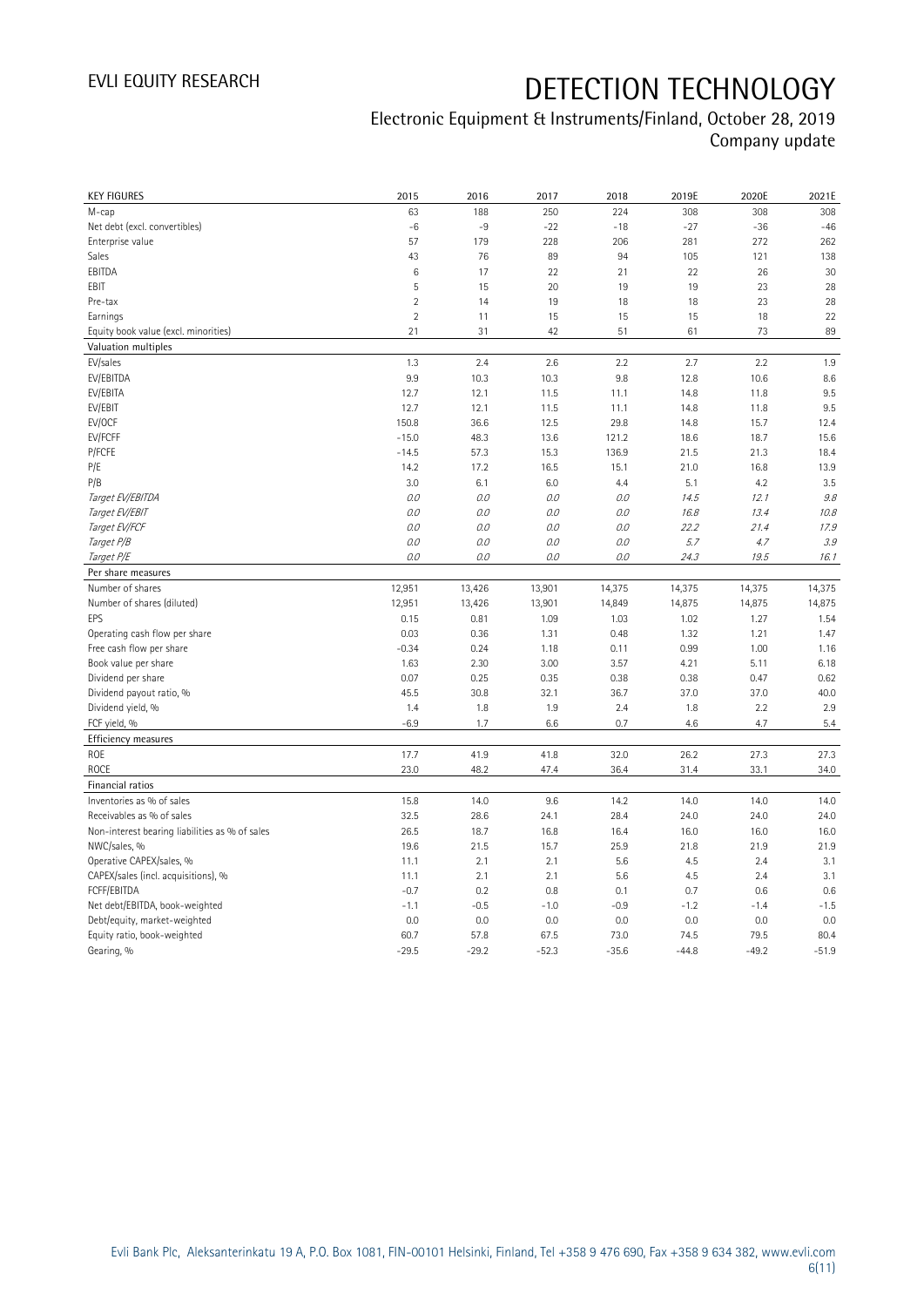### Electronic Equipment & Instruments/Finland, October 28, 2019 Company update

COMPANY DESCRIPTION: Detection Technology is a technology company providing X-ray imaging products and services for medical, security and industrial applications. It is engaged in design, manufacture and marketing of X-ray imaging components and subsystems, such as detectors, photodiodes, and parts and components

#### INVESTMENT CASE:

| OWNERSHIP STRUCTURE                        | <b>SHARES</b> | <b>EURm</b> | 0/0   |
|--------------------------------------------|---------------|-------------|-------|
| Ac Invest Seven B.V.                       | 5,205,167     | 111.391     | 36.2% |
| OP-Finland Value Fund                      | 651,065       | 13.933      | 4.5%  |
| Ilmarinen Mutual Pension Insurance Company | 554,000       | 11.856      | 3.9%  |
| Varma Mutual Pension Insurance Company     | 515,000       | 11.021      | 3.6%  |
| Sijoitusrahasto Aktia Capital              | 484,762       | 10.374      | 3.4%  |
| Fondita Nordic Micro Cap                   | 390,000       | 8.346       | 2.7%  |
| Evli Finnish Small Cap Fund                | 327,259       | 7.003       | 2.3%  |
| Martola Hannu Veikko                       | 322,875       | 6.910       | 2.2%  |
| Saastopankki Kotimaa                       | 200,000       | 4.280       | 1.4%  |
|                                            |               |             |       |
| Ten largest                                | 8,650,128     | 185.113     | 60%   |
| Residual                                   | 5,725,302     | 122.521     | 40%   |
| Total                                      | 14,375,430    | 307.634     | 100%  |

EARNINGS CALENDAR

OTHER EVENTS

COMPANY MISCELLANEOUS CEO: Hannu Martola Elektroniikkatie 10, 90590 Oulu CFO: Petri Hiljanen Tel: +358 20 766 9700 IR: Johanna Tarkiainen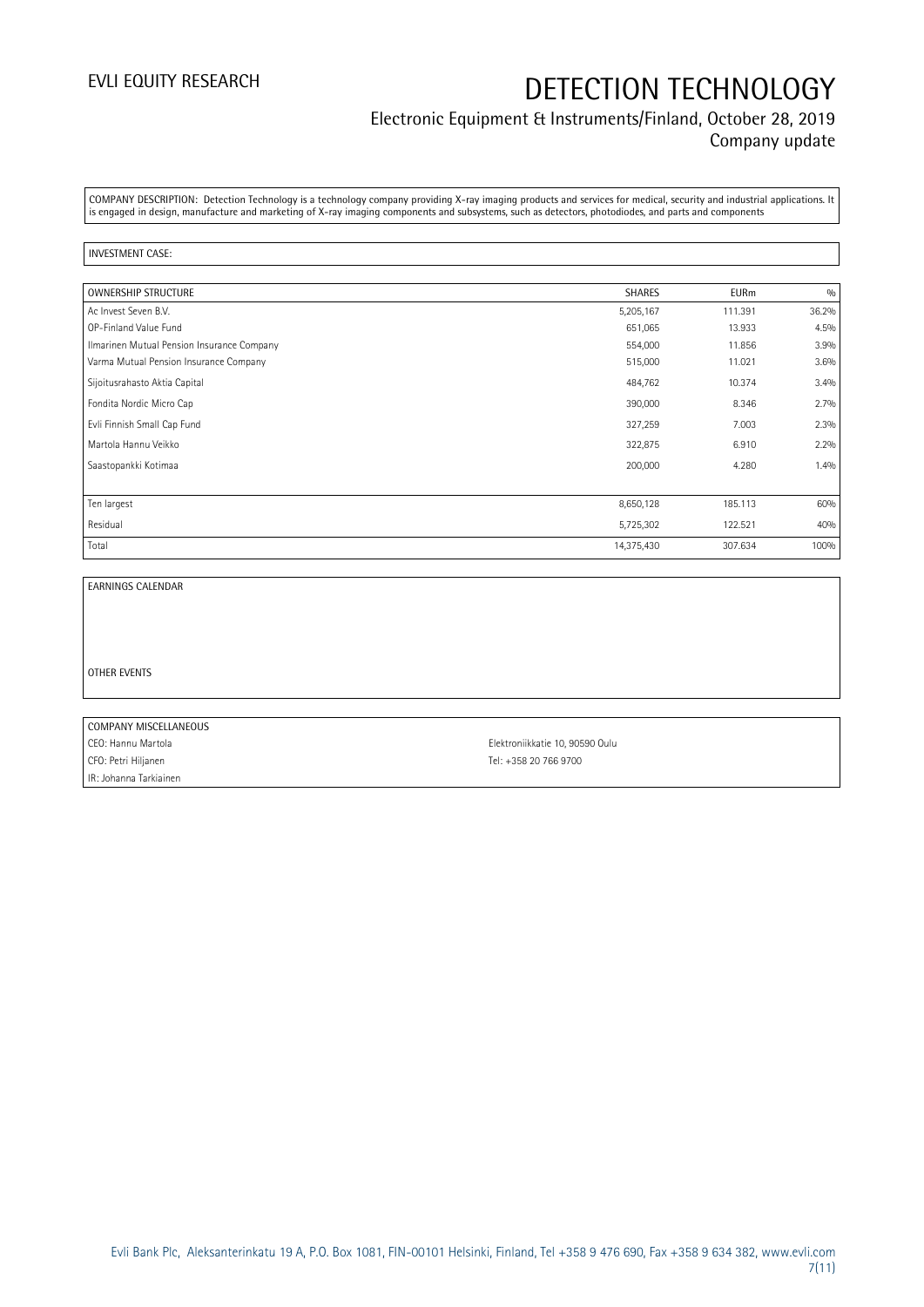## Electronic Equipment & Instruments/Finland, October 28, 2019

Company update

DEFINITIONS

| P/E                                                                                                                                       | EPS                                                                                                   |
|-------------------------------------------------------------------------------------------------------------------------------------------|-------------------------------------------------------------------------------------------------------|
| Price per share<br>Earnings per share                                                                                                     | Profit before extraord. items and taxes-income taxes + minority interest<br>Number of shares          |
| P/BV                                                                                                                                      | <b>DPS</b>                                                                                            |
|                                                                                                                                           |                                                                                                       |
| Price per share<br>Shareholders' equity + taxed provisions per share                                                                      | Dividend for the financial period per share                                                           |
| Market cap                                                                                                                                | OCF (Operating cash flow)                                                                             |
| Price per share * Number of shares                                                                                                        | EBITDA - Net financial items - Taxes - Increase in working<br>capital - Cash NRIs ± Other adjustments |
| EV (Enterprise value)                                                                                                                     | FCF (Free cash flow)                                                                                  |
| Market cap + net debt + minority interest at market value $-$<br>share of associated companies at market value                            | Operating cash flow - operative CAPEX - acquisitions + divestments                                    |
| EV/Sales                                                                                                                                  | FCF yield, %                                                                                          |
| Enterprise value<br>Sales                                                                                                                 | Free cash flow<br>Market cap                                                                          |
| EV/EBITDA                                                                                                                                 | Operative CAPEX/sales                                                                                 |
| Enterprise value<br>Earnings before interest, tax, depreciation and amortization                                                          | Capital expenditure - divestments - acquisitions<br>Sales                                             |
| EV/EBIT                                                                                                                                   | Net working capital                                                                                   |
| Enterprise value<br>Operating profit                                                                                                      | Current assets - current liabilities                                                                  |
| Net debt                                                                                                                                  | Capital employed/Share                                                                                |
| Interest bearing debt - financial assets                                                                                                  | Total assets - non-interest bearing debt<br>Number of shares                                          |
| Total assets                                                                                                                              | Gearing                                                                                               |
| Balance sheet total                                                                                                                       | Net debt<br>Equity                                                                                    |
| Div yield, %                                                                                                                              | Debt/Equity, %                                                                                        |
| Dividend per share<br>Price per share                                                                                                     | Interest bearing debt<br>Shareholders' equity + minority interest + taxed provisions                  |
| Payout ratio, %                                                                                                                           | Equity ratio, %                                                                                       |
| Total dividends<br>Earnings before extraordinary items and taxes - income taxes + minority interest                                       | Shareholders' equity $+$ minority interest $+$ taxed provisions<br>Total assets - interest-free loans |
| ROCE, %                                                                                                                                   | CAGR, %                                                                                               |
| Profit before extraordinary items + interest expenses+ other financial costs<br>Balance sheet total - non-interest bearing debt (average) | Cumulative annual growth rate = Average growth per year                                               |
| ROE, %                                                                                                                                    |                                                                                                       |
| Profit before extraordinary items and taxes - income taxes<br>Shareholder's equity + minority interest + taxed provisions (average)       |                                                                                                       |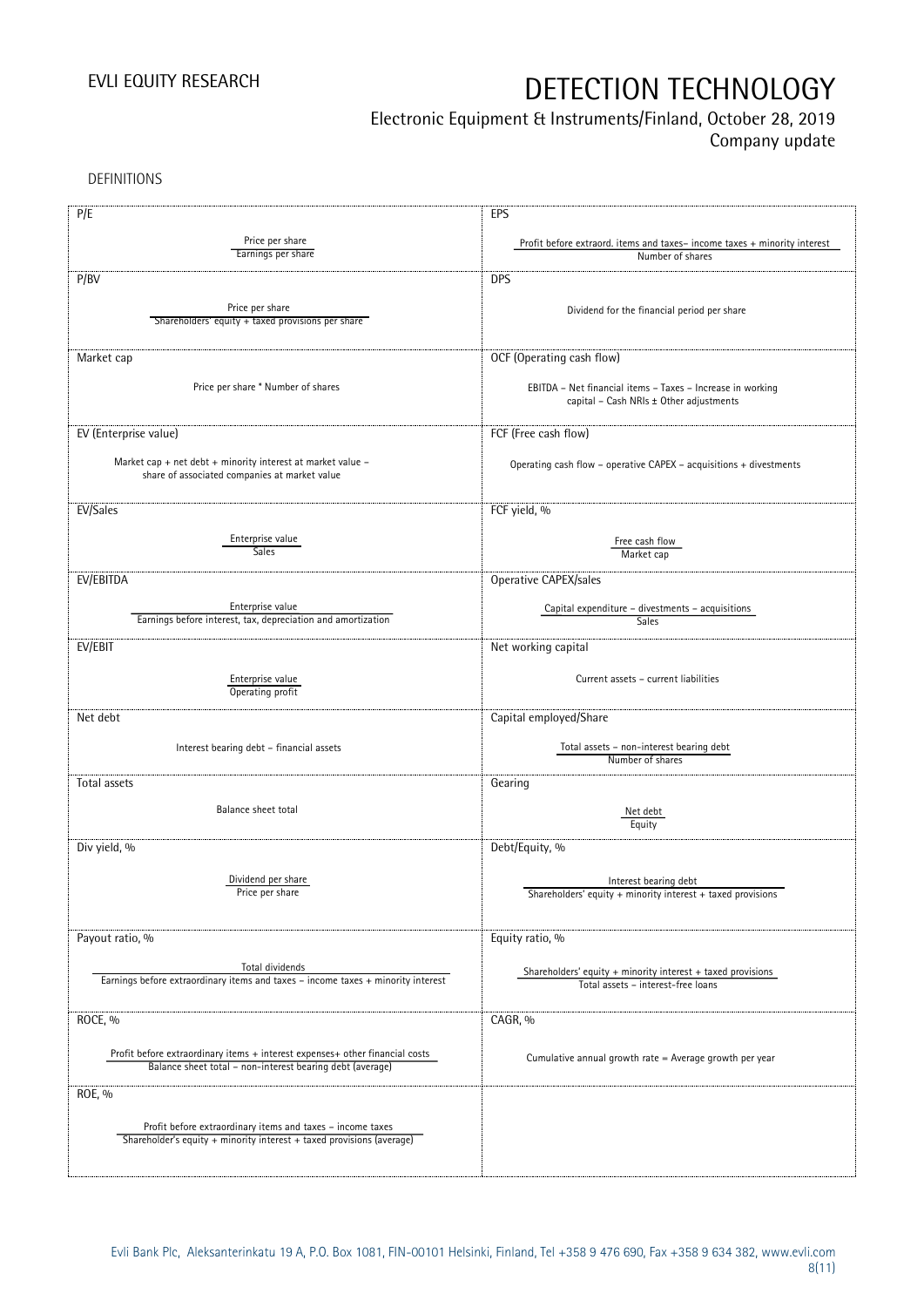### Electronic Equipment & Instruments/Finland, October 28, 2019 Company update

#### Important Disclosures

Evli Research Partners Plc ("ERP") uses 12-month target prices. Target prices are defined by utilizing analytical techniques based on financial theory including (but not limited to) discounted cash flow analysis and comparative valuation. The selection of valuation methods depends on different circumstances. Target prices may be altered on the basis of new information coming to light in the underlying company or changes in interest rates, changes in foreign exchange rates, other securities prices or market indices or outlook for the aforementioned factors or other factors that may change the conditions of financial markets. Recommendations and changes by analysts are available at [Analysts' recommendations and ratings revisions](https://research.evli.com/JasperAllModels.action?authParam=key;461&authParam=x;G3rNagWrtf7K&authType=3). Investment recommendations are defined as follows: Target price compared to share price Recommendation<br>CELL CALLO 06 < -10 % SELL  $-10 - (+10) \%$  HOL<br>  $> 10 \%$  $> 10\%$ ERP's investment recommendation of the analyzed company is updated at least 2 timer per year. 60% 53% 50% 39% 40% 30% 20% 8%

The graph above shows the distribution of ERP's recommendations of companies under coverage in 1st of February 2019. If recommendation is not given, it is not mentioned here.

Buy

#### Name(s) of the analyst(s): Forslund

Sell

10%

 $0%$ 

This research report has been prepared by Evli Research Partners Plc ("ERP" or "Evli Research"). ERP is a subsidiary of Evli Bank Plc. Production of the investment recommendation has been concluded on 28.10.2019, 9:00. This report has been published on 28.10.2019, 9:00.

Hold

None of the analysts contributing to this report, persons under their guardianship or corporations under their control have a position in the shares of the company or related securities.

The date and time for any price of financial instruments mentioned in the recommendation refer to the previous trading day's closing price(s) unless otherwise stated in the report.

Each analyst responsible for the content of this report assures that the expressed views accurately reflect the personal views of each analyst on the covered companies and securities. Each analyst assures that (s)he has not been, nor are or will be, receiving direct or indirect compensation related to the specific recommendations or views contained in this report.

Companies in the Evli Group, affiliates or staff of companies in the Evli Group, may perform services for, solicit business from, hold long or short positions in, or otherwise be interested in the investments (including derivatives) of any company mentioned in the publication or report.

IF APPLICABLE: According to ERP's best knowledge, the issuer(s) of the securities hold(s) in excess of 5% of the total issued share capital of the issuer(s).

Neither ERP nor any company within the Evli Group have managed or co-managed a public offering of the company's securities during the last 12 months prior to, received compensation for investment banking services from the company during the last 12 months prior to the publication of the research report.

ERP has signed an agreement with the issuer of the financial instruments mentioned in the recommendation, which includes production of research reports. This assignment has a limited economic and financial impact on ERP and/or Evli. Under the assignment ERP performs services including, but not limited to, arranging investor meetings or –events, investor relations communication advisory and production of research material.

ERP or another company within the Evli Group does not have an agreement with the company to perform market making or liquidity providing services.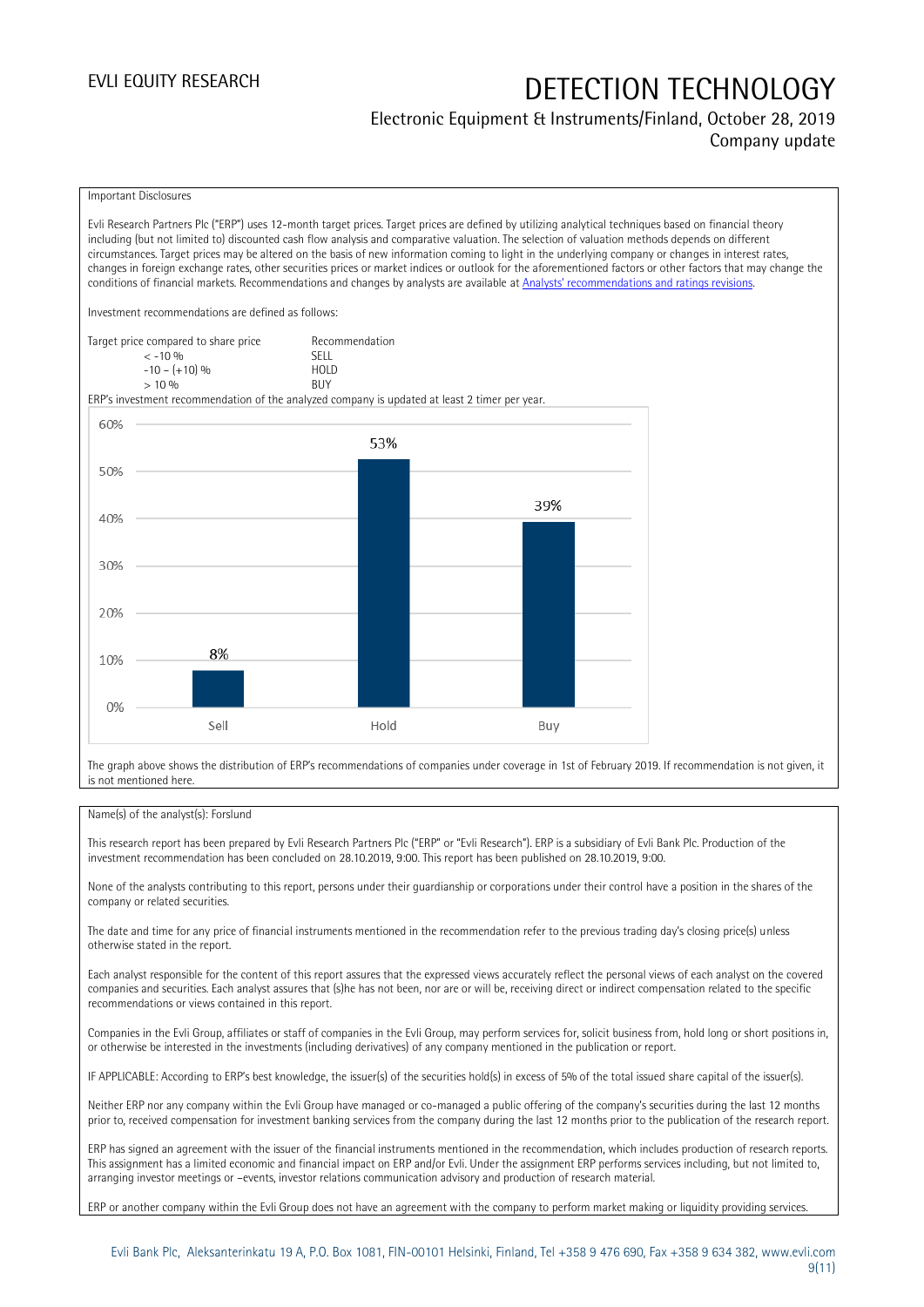### Electronic Equipment & Instruments/Finland, October 28, 2019 Company update

For the prevention and avoidance of conflicts of interests with respect to this report, there is an information barrier (Chinese wall) between Investment Research and Corporate Finance units concerning unpublished investment banking services to the company. The remuneration of the analyst(s) is not tied directly or indirectly to investment banking transactions or other services performed by Evli Bank Plc or any company within Evli Group.

This report has not been disclosed to the company prior to its dissemination.

This report is provided and intended for informational purposes only and may not be used or considered under any circumstances as an offer to sell or buy any securities or as advice to trade any securities.

This report is based on sources ERP considers to be correct and reliable. The sources include information providers Reuters and Bloomberg, stock-exchange releases from the companies and other company news, Statistics Finland and articles in newspapers and magazines. However, ERP does not guarantee the materialization, correctness, accuracy or completeness of the information, opinions, estimates or forecasts expressed or implied in the report. In addition, circumstantial changes may have an influence on opinions and estimates presented in this report. The opinions and estimates presented are valid at the moment of their publication and they can be changed without a separate announcement. Neither ERP nor any company within the Evli Group are responsible for amending, correcting or updating any information, opinions or estimates contained in this report. Neither ERP nor any company within the Evli Group will compensate any direct or consequential loss caused by or derived from the use of the information represented in this publication.

All information published in this report is for the original recipient's private and internal use only. ERP reserves all rights to the report. No part of this publication may be reproduced or transmitted in any form or by any means, electronic, mechanical, photocopying, recording or otherwise, or stored in any retrieval system of any nature, without the written permission of ERP.

This report or its copy may not be published or distributed in Australia, Canada, Hong Kong, Japan, New Zealand, Singapore or South Africa. The publication or distribution of this report in certain other jurisdictions may also be restricted by law. Persons into whose possession this report comes are required to inform themselves about and to observe any such restrictions.

Evli Bank Plc is not registered as a broker-dealer with the U. S. Securities and Exchange Commission ("SEC"), and it and its analysts are not subject to SEC rules on securities analysts' certification as to the currency of their views reflected in the research report. Evli Bank is not a member of the Financial Industry Regulatory Authority ("FINRA"). It and its securities analysts are not subject to FINRA's rules on Communications with the Public and Research Analysts and Research Reports and the attendant requirements for fairness, balance and disclosure of potential conflicts of interest. This research report is only being offered in U.S. by Auerbach Grayson & Company, LLC (Auerbach Grayson) to Major U.S. Institutional Investors and is not available to, and should not be used by, any U.S. person or entity that is not a Major U.S. Institutional Investor. Auerbach Grayson is a broker-dealer registered with the U.S. Securities and Exchange Commission and is a member of the FINRA. U.S. entities seeking more information about any of the issuers or securities discussed in this report should contact Auerbach Grayson. The securities of non-U.S. issuers may not be registered with or subject to SEC reporting and other requirements.

ERP is not a supervised entity but its parent company Evli Bank Plc is supervised by the Finnish Financial Supervision Authority.